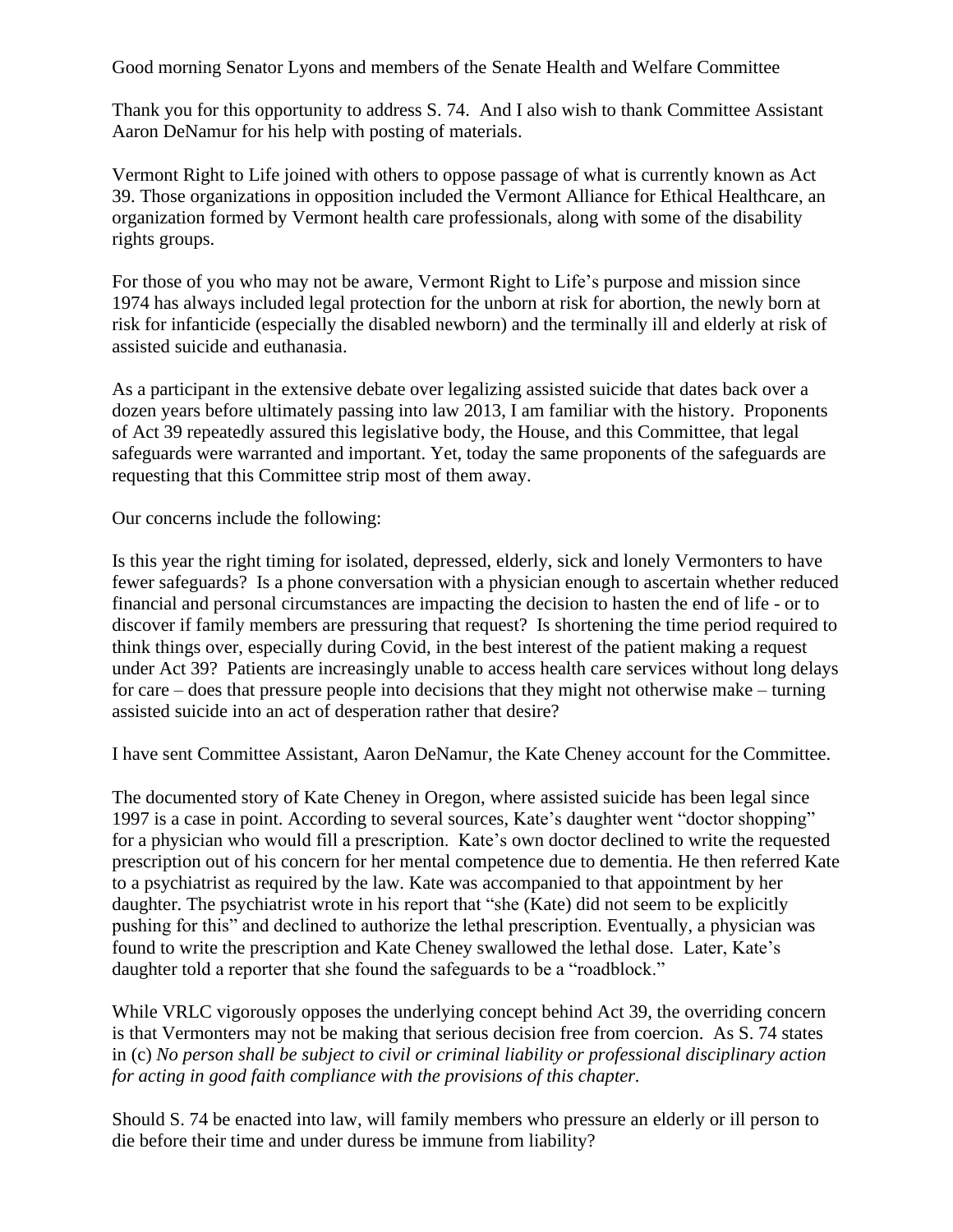Also, there is the most public Vermont case, to date, of Maggie Lake. She was the third person to end her life under the new law. Importantly, her sister, Katy Lesser, told Seven Days (1/28/2015) that her sister's experience led her to believe the requirements are appropriate. "The longer she (Maggie) went through that process, the more doctors, the more meetings – she became more rooted in knowing she might want to do this," Lesser said.

The Seven Days coverage also noted that not only did it take Maggie 8 hours to die after ingesting the lethal dose, the family members became distraught and worried that the dose was wrong.

In light of that account and others, I urge this committee to evaluate the available drugs currently in use under Act. 39. Dr. Diana Barnard and Dr. Jaina Clough presented at the UVM Medical Center Grand Rounds on Act 39 and their own words are cause for deep concern. I have submitted the entire transcribed presentation to the Committee Assistant and I ask that you review it. As it is 16 pages, I would like to highlight a few paragraphs of particular concern. But first it is important to note that the drugs originally expected to be used to initiate death Under Act 39 are no longer available. Instead, proponents of assisted suicide have been experimenting with various drugs and drug combinations in their attempts to find a lethal combination.

The following are noteworthy comments made at Medicine Grand Rounds held on Friday, February 28, 2020. I encourage the Committee to read the transcript in its entirety when time allows.

Titled "An Update on Act 39: Medical Aid in Dying," the presentation was an hour-long presentation by Dr. Diana Barnard and Dr. Jaina Clough.

- The presenters promoted the acceptance of lethal medication for those who are not facing the imminent end of their lives and who are not suffering uncontrollable physical pain. Instead, they said that the time may be "right" for some people when they can **"no longer walk to the bathroom." (see page 13)**
- Dr. Barnard discussed rectal administration of the lethal dose as an alternative to oral administration in patients whose rugae have been damaged by disease and/or treatment, making "it very hard to absorb" though she admitted that she personally had not used the method. **(see page 15) One question that needs to be asked is, can rectal use be selfadministered?**
- The presentation revealed the experimental nature of the new techniques being used to end a person's life. Dr. Barnard bemoaned the fact that "lovely" drugs such as Secobarbital and Pentobarbital that are "very quick acting….put you into a coma, cause respiratory depression and death," **are no longer available in the US** "due to terrible things like being used in executions." **(see page 14)**
- Dr. Barnard also presented new and experimental protocols including a 4-drug cocktail called DDMP2, as well as G-tube insertion of the drugs and rectal insertion… Dr.